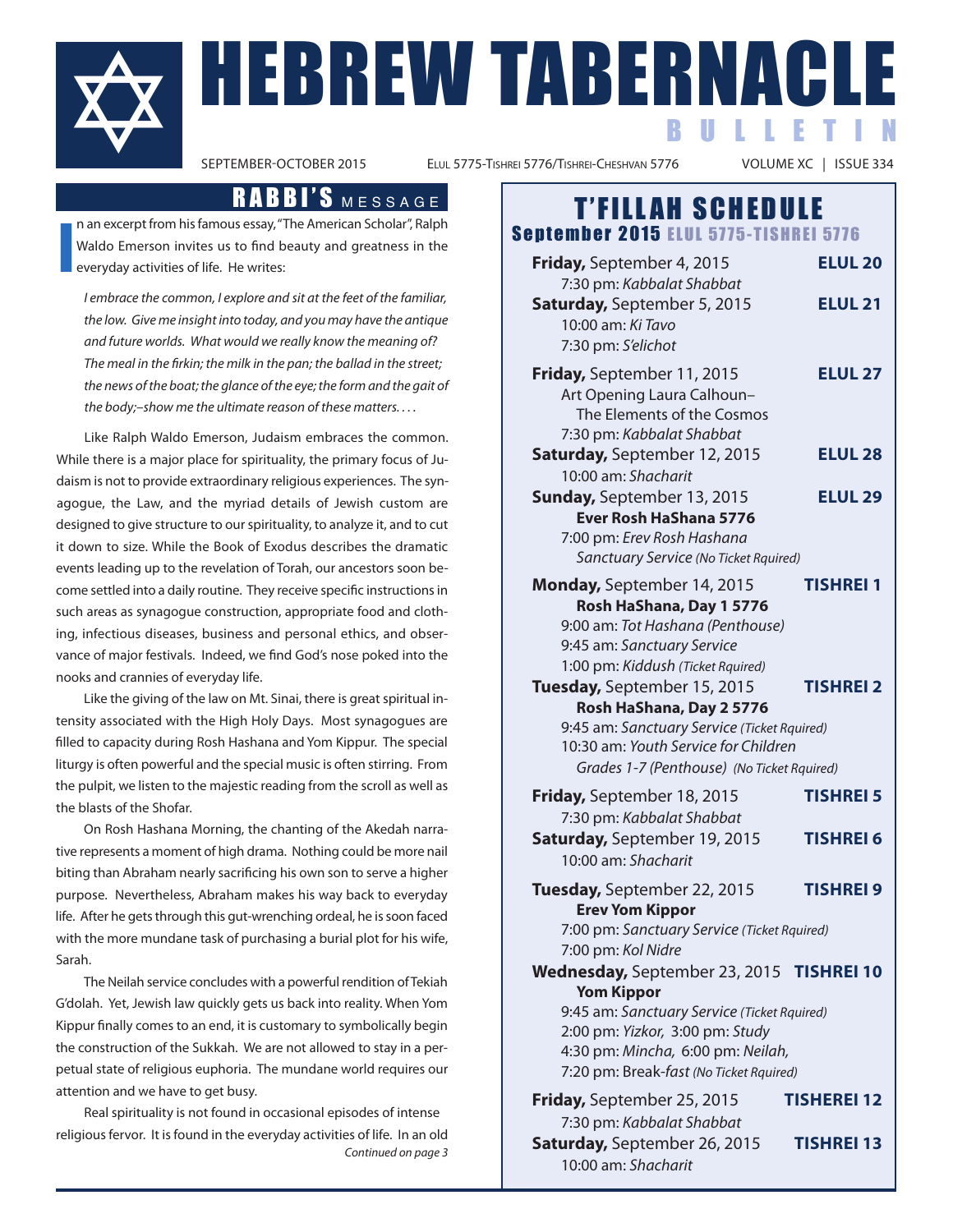

### HEBREW TABERNACLE **CONGREGATION**

| A Liberal Congregation &<br>Progressive Community Center                                                        |  |
|-----------------------------------------------------------------------------------------------------------------|--|
|                                                                                                                 |  |
| rebjeff2028@gmail.com                                                                                           |  |
|                                                                                                                 |  |
| Dr. Robert L. Lehman, z"l  Rabbi Emeritus                                                                       |  |
|                                                                                                                 |  |
| rselig@lycos.com                                                                                                |  |
| jslcsw@aol.com                                                                                                  |  |
|                                                                                                                 |  |
| mkleinnyc@rcn.com                                                                                               |  |
|                                                                                                                 |  |
| ren 27@rocketmail.com                                                                                           |  |
|                                                                                                                 |  |
| paulglassman@juno.com                                                                                           |  |
| Lcytryn@gmail.com                                                                                               |  |
|                                                                                                                 |  |
| dianaddouglas@hotmail.com                                                                                       |  |
|                                                                                                                 |  |
| susan_gellert@yahoo.com                                                                                         |  |
| dianaddouglas@hotmail.com                                                                                       |  |
| Richard Ehrenreich  Men's Club President                                                                        |  |
| rehrenreichusa@nyc.rr.com                                                                                       |  |
|                                                                                                                 |  |
| skhspr@gmail.com                                                                                                |  |
|                                                                                                                 |  |
| htoffice@nyc.rr.com<br>Bulletin Editor<br>Ruth Lilienstein                                                      |  |
| htoffice@nyc.rr.com                                                                                             |  |
|                                                                                                                 |  |
| HTchesed@gmail.com                                                                                              |  |
|                                                                                                                 |  |
| Harriet Bailer, Diana Douglas & Regina Gradess GoldWing Curators                                                |  |
| EHBailer@aol.com;dianaddouglas@hotmail.com;<br>ReginaG99@gmail.com                                              |  |
|                                                                                                                 |  |
| Web address: www.hebrewtabernacle.org<br>Published bi-monthly by the<br>Hebrew Tabernacle of Washington Heights |  |

hebrew Tabernacle of Washington heights 551 Fort Washington Ave. New York, NY 10033-1908 A Member of the Union for Reform Judaism

#### Deadline for inclusion in the november-December Bulletin is October 1st

material received after that date will be held until the January-february 2016 issue. *htoffice@nyc.rr.com*

## T'FILLAH SCHEDULE

### October 2015 TISHREI-CHESHVAN 5776

| ------<br>w<br>.                                                            |                    |
|-----------------------------------------------------------------------------|--------------------|
| Friday, October 2, 2015<br>Sukkot V (CH"M)<br>7:30 pm: Kabbalat Shabbat     | <b>TISHREI 19</b>  |
| Saturday, October 3, 2015<br><b>Sukkot VI (CH"M)</b><br>10:00 am: Shacharit | <b>TISHREI 20</b>  |
| Friday, October 9, 2015<br>7:30 pm: Kabbalat Shabbat                        | <b>TISHREI 26</b>  |
| Saturday, October 10, 2015<br>10:00 am: Shacharit                           | <b>TISHREI 27</b>  |
| Friday, October 16, 2015<br>7:30 pm: Kabbalat Shabbat                       | <b>CHESHVAN 3</b>  |
| Saturday, October 17, 2015<br>10:00 am: Shacharit                           | <b>CHESHVAN4</b>   |
| Friday, October 23, 2015<br>7:30 pm: Kabbalat Shabbat                       | <b>CHESHVAN 10</b> |
| Saturday, October 24, 2015<br>10:00 am: Shacharit                           | <b>CHESHVAN 11</b> |
| Friday, October 30, 2015<br>7:30 pm: Kabbalat Shabbat                       | <b>CHESHVAN 17</b> |
| Saturday, October 31, 2015<br>10:00 am: Shacharit                           | <b>CHESHVAN 18</b> |



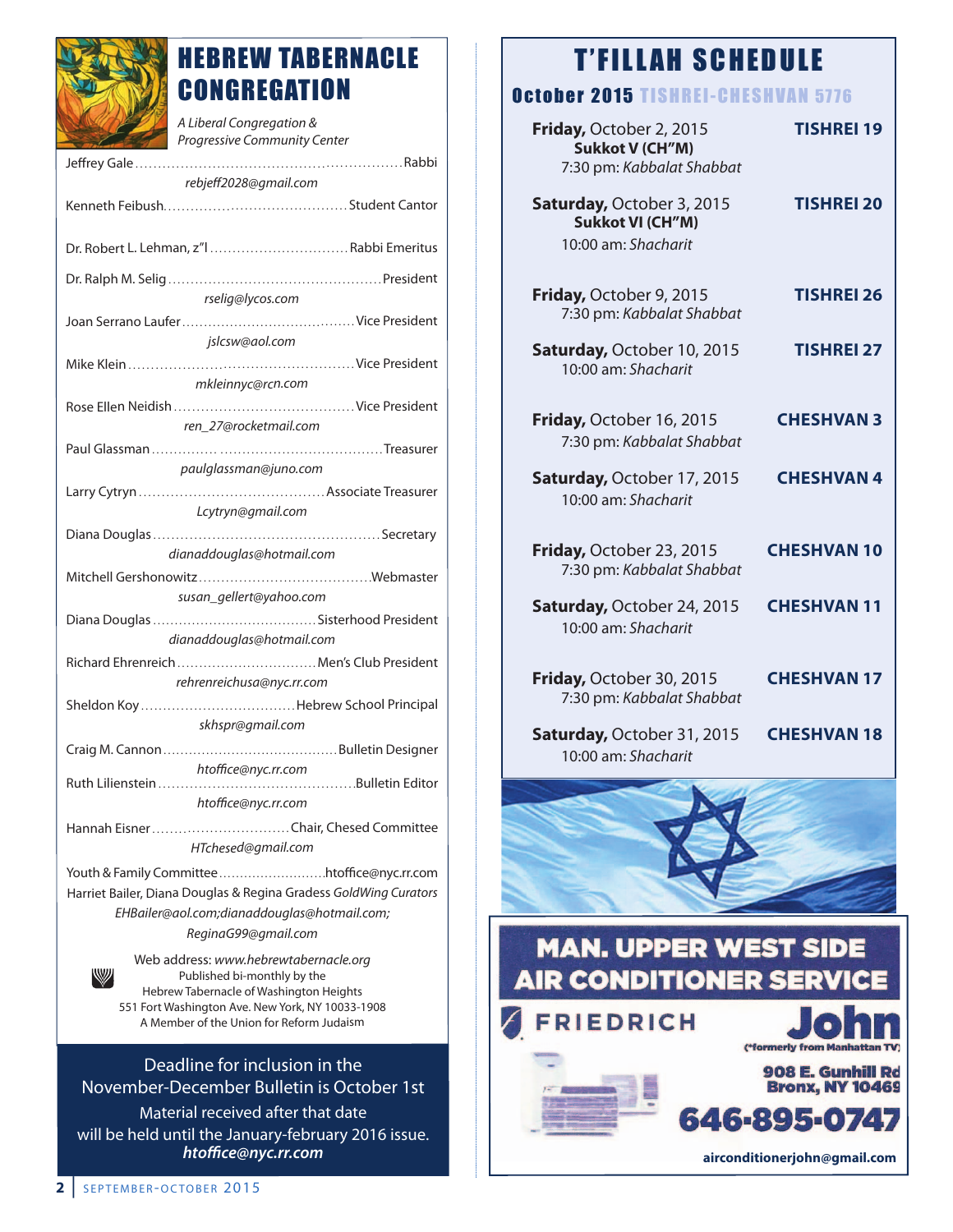#### **RABBI'S Message**

Continued from page 1

television series, a seasoned, professional author gives words of wisdom to a budding writer.

Don't waste your life searching for the one big story you were born to write. Write the little stories. Who knows, the sum total of them might be the big one. Write about life in your community, your feelings about your family and this place, just the way you've been doing.

At hebrew Tabernacle, we have many big success stories. They represent the sum total of smaller success stories. in terms of religious education, the Monday and Wednesday classes, the highly personal B'nei mitzvah training and B'nei mitzvah services, the interactive Tot Shabbat and family services, the family dinners, the special programs organized by the parents, the high percentage of children that we send to Jewish camps, and the regular Wednesday morning and Saturday adult education geared towards seniors, are the small successes. The sum total of these successes is a spiritually

vibrant community. in terms of social action, the annual mitzvah day geared towards families, the regular Hebrew High School visits to the HUC soup kitchen, the ongoing collection of food for the needy, the annual rummage sale which is open to the entire neighborhood, our support of interfaith dialogue and programming, and our enduring contacts with political figures represent some of the small success stories. The sum total of these successes is an outward-looking hebrew Tabernacle taking its place as a major player in the broader inwood-Washington heights area.

When we approach the High Holy Days at Hebrew Tabernacle, let us not look upon them as our annual spiritual "fill-up" for the year. While high drama and intense moments do kindle religiosity, it is regular, practical Jewish observance that insures enduring commitment. Jewish observance cannot be confined to the high holy Days nor to select life cycle events. Judaism will have more meaning for us when it permeates our lives every day of the year. While we look forward to the more dramatic moments of the year such as the High Holy Days, interfiath Thanksgiving, and Kristallnacht, let us also, in Emerson's language, "embrace the common."

# PLANNING AN EVENT? COME SEE THE

## *NEWLY RENOVATED SOCIAL HALL AT THE*

Hebrew Tabernacle Synagogue

## **in the heart of Washington Heights**

- **Conveniently located at 185th Street and Fort Washington Avenue, half a block from the A train and M4 bus stop.**
- T **An assortment of rooms to suit small, medium or large occasions, including meetings, formal celebrations, classes, film presentations & live performances.**
- $\mathbf{\Theta}$ **Suitable for catered events; equipped with a full Kosher kitchen and in-house catering at rates to fit any budget.**
- **Seating capacity for 300 in our historical Sanctuary, complete with organ, grand piano, and sound-system.**
- **Our grand Social Hall holds 375 and is equipped with curtained stage, projection screen, sound system, banquet tables, and piano.**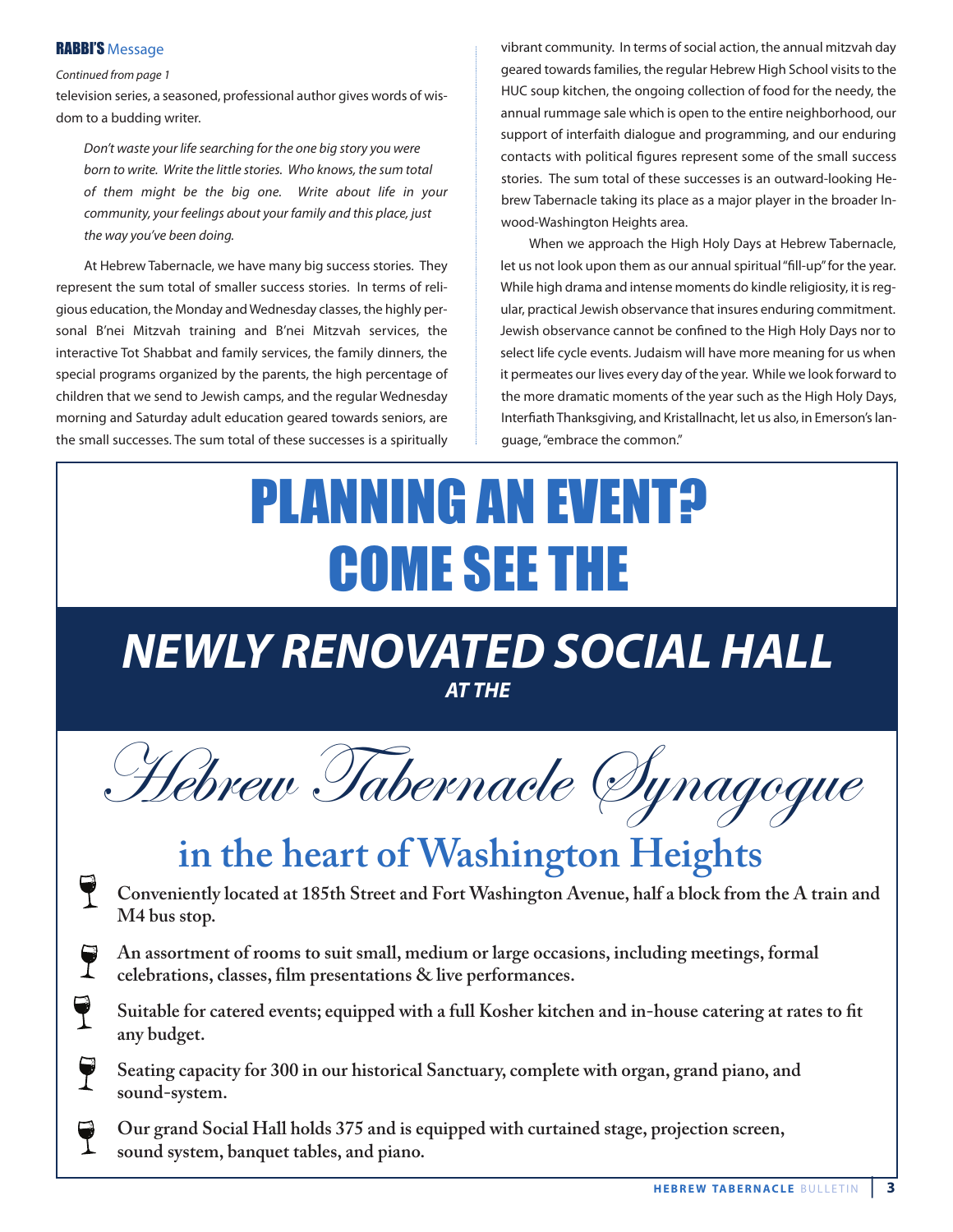**The Hebrew Tabernacle's Armin and Estelle Gold Wing September and October 2015 in the Gold Wing**

## **laura Calhoun Silk on Canvas** *The Elements of the Cosmos*



Laura was raised in Brazil in a city at the nexus of the Amazon basin and the Atlantic ocean. Strongly influenced by this aquatic labyrinth

and laced network of rivers and motion, she chose ink and watercolor as her medium. in her 20's, as she studied yoga and contemporary dance, she started processing a sense of time, space, and internal proprioception – knowledge of the self in space, of the

interior mind in the body and the world. her work evolved a focus in the exploration of the elements of those landscapes – the



strong but soft movement of water; the intricacy of a single leaf; the textures of a tree trunk. Eventually, only lines and space remained.



her work has continued to deepen into inquiries of the elements: earth, water, fire, air and space, their nature and tendencies, through work with textiles, alternating brushwork and wax, pigmentation, dyes, and fluid acrylics. She lives, works and plays in one of new York City's only remaining nature environments, inwood hill park.

www.lauracalboun.com. luaracalhounart@gmail.com.

*All are welcome to join the Hebrew Tabernacle at 7:30 pm for Sabbath Services before the Artist's Opening Reception, Friday, September 11, 2015 8:45 pm*



**The armin and Estelle Gold Wing in the Hebrew Tabernacle 551 Fort Washington ave, at 185 St, nY, nY 10033**

### - **FREE aDMiSSiOn**-

For gallery hours: 212-568-8304 or http://www.hebrewtabernacle.org. **Directions:** *"A" train to 181 Street- Use the elevator at the 184 Street exit up to Fort Washington Avenue. Buses – M 4 and M 98*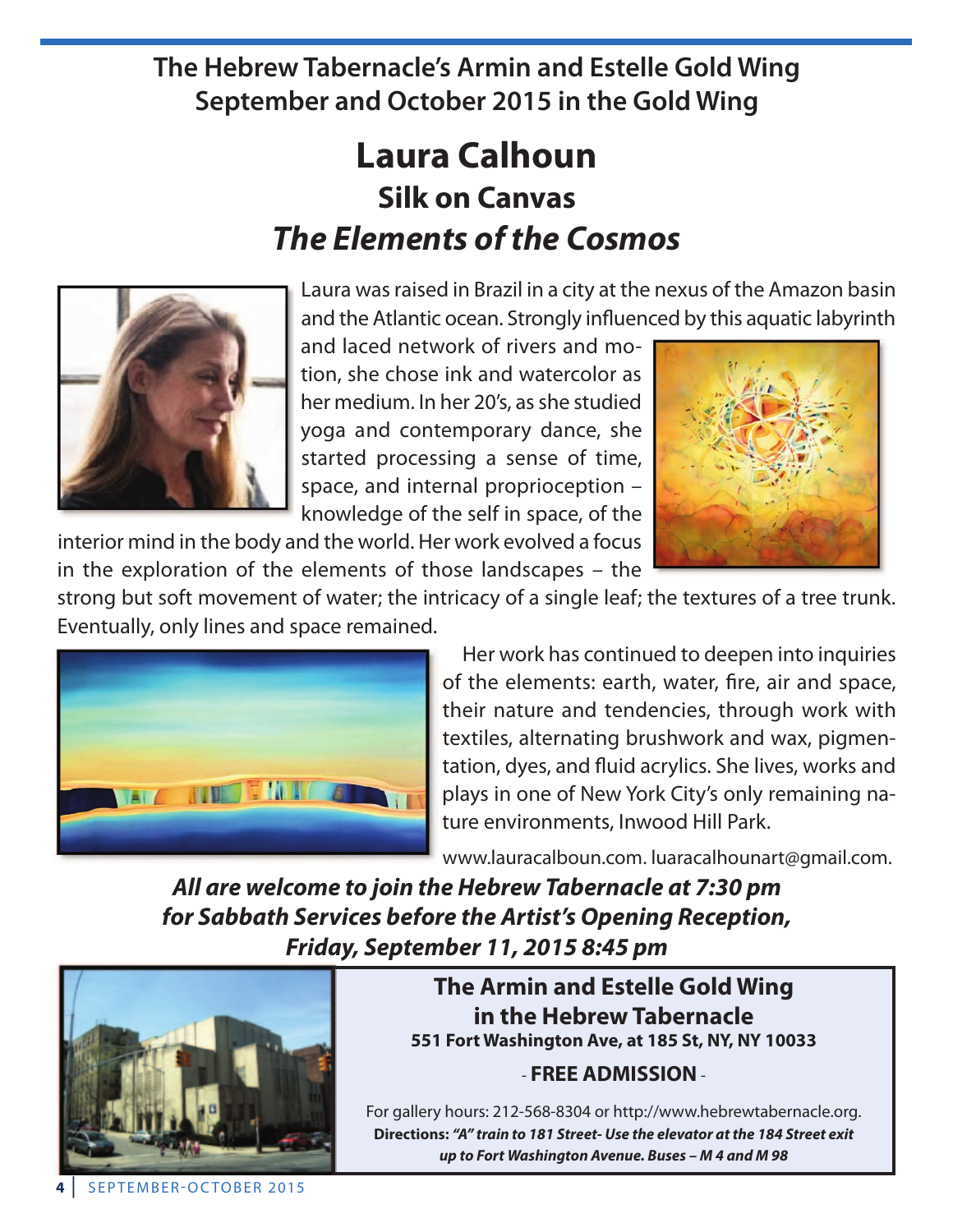## **THANK YOU**

#### **WE GRATEFULLY ACKNOWLEDGE THESE RECENT CONTRIBUTIONS:**

### **ClERGY aSSiST FunD**

received a donation from…

Lois Naftulin **in honor of Ivy Lehner's wedding to Kevin Stahl and** Michelle Hamburgh's wedding to Marcus Cohlan

 $7117$ 

### **GEnERal FunD**

received a donation from… Diana Douglas **for Kol Nidre/Yiskor** 

Rabbi's Discretionary Fund in honor of "10 Minute Diet" Herbert & Nahoma Rosenbaum in memory of the Yahrzeit of Jenny Adler

Laura Altschuler in memory of the Yahrzeit of Wm. B. Altschuler Bella Y. Bankoff in memory of the Yahrzeit of William Bankoff Jeff & marjorie Bauml in memory of the Yahrzeit of Elsa Bauml Nuta Bery-Chmukh in memory of the Yahrzeit of Adele Goldstein hilda Blum in memory of the Yahrzeit of Gary Blum helen Blumenthal in memory of the Yahrzeit of Daniel mcCracken richard Ehrenreich in honor of "10 minute Diet" Barry & Irene Gilbert **in the Vahrage in memory of the Yahrzeit of Ella Maier** Steven & Marion Gold in memory of the Yahrzeit of Alfred Marx Ellen Gross in memory of the Yahrzeit of Walter Gross Helga R. Gutmann in memory of the Yahrzeits of Louis & Jenny Straus Mark & Rita Hamburgh in memory of the Yahrzeit of Max Hamburgh pauline Jakobsberg in memory of the Yahrzeits of Ernest and Gerda Jakobsberg Irmgard Klawansky in honor of Gold Wing Exhibit Ellen Kracko in memory of the Yahrzeit of Else redelmeier Sharon Lehman in memory of the Yahrzeits of Joseph Tucker, Toni Lehman, and Rabbi Robert Lehman Robert Levenback in memory of the Yahrzeit of Joan Toggitt Gary & Susan Loewenberg in memory of the Yahrzeit of Elizabeth Loewenberg hannelore noe in memory of the Yahrzeit of martha militzer Susan Hope Riedel **in the Value of the Yahrzeit of Paul Ganzman**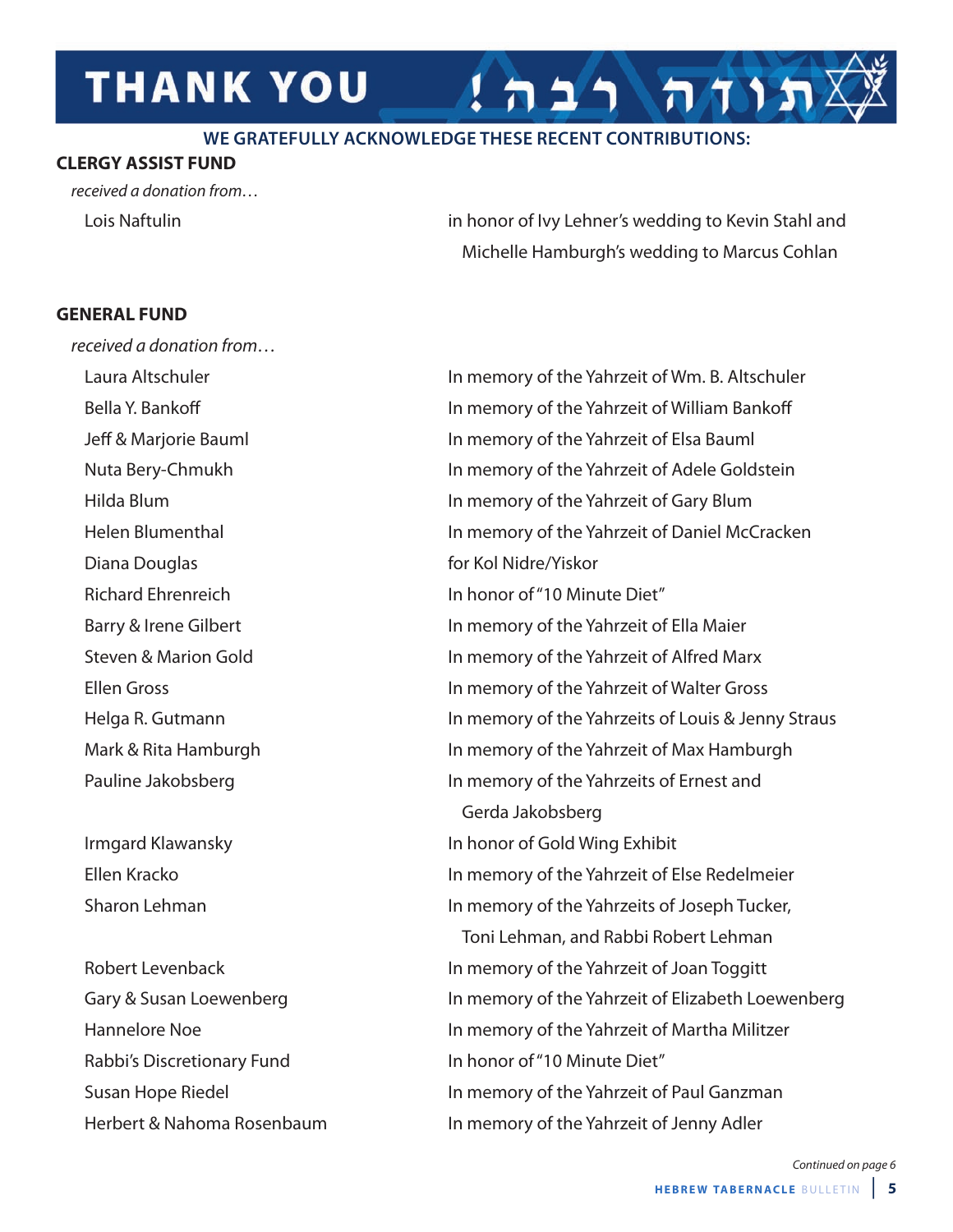## **THANK YOU**

#### DONATIONS

Continued from page 5

**Ralph Selig** 

#### **PRaYER bOOK FunD**

received a donation from… Bernard R. Crystal

### **PRinCiPal'S DiSCRETiOnaRY FunD**

received a donation from…

Rita Rosenthal in honor of Rabbi Gale's, Victor Glass's, & Fredy Seidel's lectures Joan & James Savitt **in the United States in memory of the Yahrzeits of Martin, Elaine and** Frederic Neuburger Edward Schachter in memory of the Yahrzeit of Max Schachter madeline Secunda in memory of the Yahrzeit of Arnold Secunda

תוח רבה!

Rudolph Steinhardt in memory of the Yahrzeit of Ray Mayer vera Strauss in memory of the Yahrzeit of Otto Strauss Gary Thalheimer in memory of the Yahrzeits of Margaret Neumann & hilda Grau in memory of the Yahrzeit of Auguste Thalheimer In honor of an Aliyah and Dr. Ruth's Birthday vicki Tobar in memory of the Yahrzeit of Elizabeth Tobar Kurt & Anita Vooss **in the Value of the Yahrzeit of Clementine Vooss** Ruth Wertheimer **in the Vallen Communist Communist Communist Communist Communist Communist Communist Communist Communist Communist Communist Communist Communist Communist Communist Communist Communist Communist Communist C** In honor of Edith Rosenbaum's special birthday Dr. Ruth Westheimer in memory of the Yahrzeit of Lothar Zander Marion Wollmeringer in memory of the Yahrzeit of Robert & Frieda Wollmeringer Eva Zirkl in memory of the Yahrzeit of Katie heilbronn in memory of the Yahrzeit of Ernst Zirkl in memory of the Yahrzeit of Katie heilbronn

Lois Naftulin in honor of Ivy Lehner's wedding to Kevin Stahl and Michelle Hamburgh's wedding to Marcus Cohlan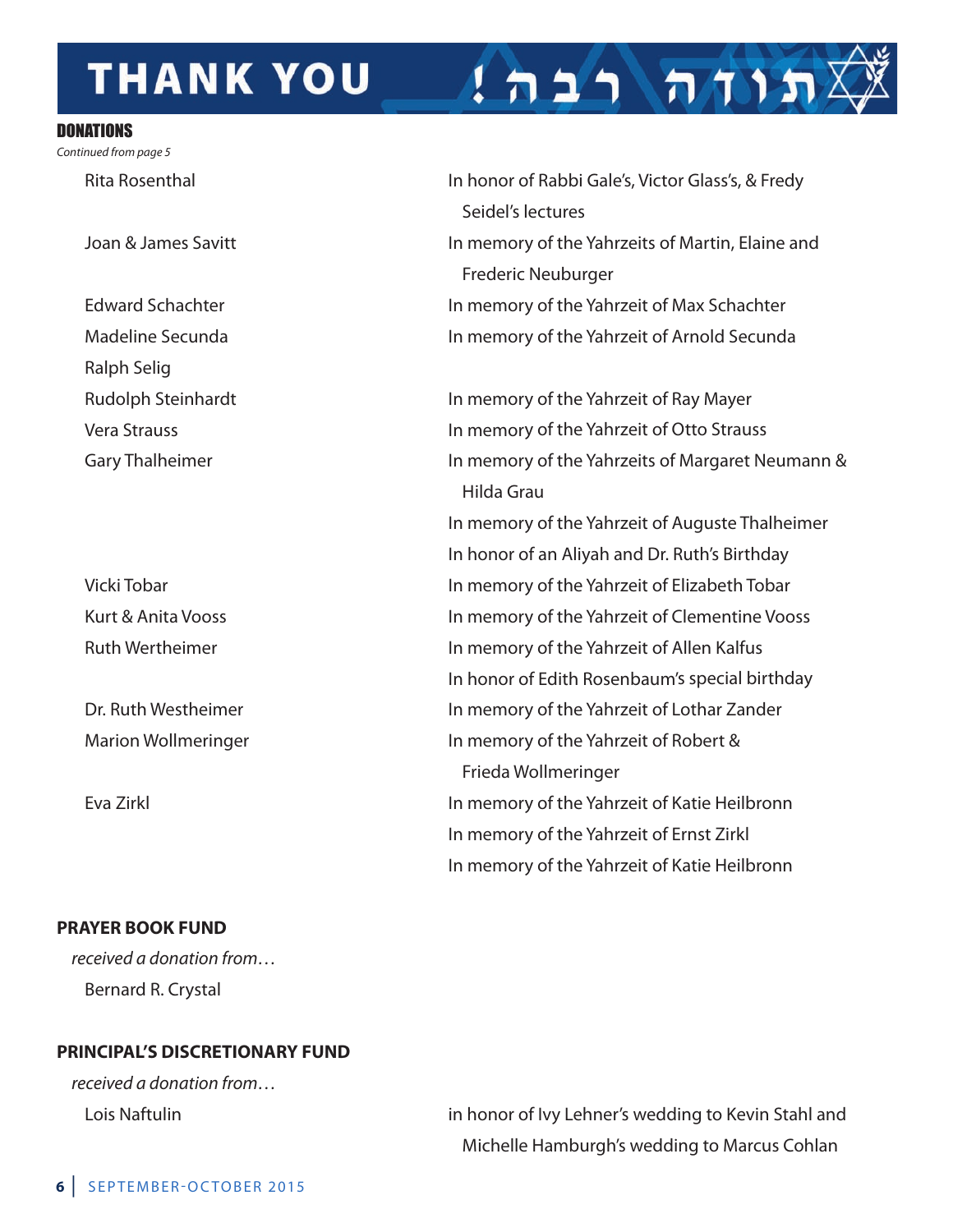

## High Holidays Services at the Hebrew Tabernacle

**Y**ou are invited to worship with us for the High Holidays in the beautiful Sanctuary at the Hebrew Tabernacle. Be inspired by Rabbi Gale and enjoy the beautiful singing of Cantor Kenneth Feibush, accompanied by a professi accompanied by a professional choir and organ. It will be a memorable service experience to share with the members of the Hebrew Tabernacle Community. Here is the schedule of services:

**S'elichot,** Saturday September 5th 7:30 p.m. (No ticket required)

**Erev Rosh Hashana,** Day 1- Sunday, September 13, from 7-9PM (No ticket required)

**Rosh Hashana, Day 1,** Monday, Sept. 14 Tot Hashana-9-9:30AM-Penthouse. (No tickets) Sanctuary Service at 9:45 AM Kiddush at 1 PM (Ticket required)

**Rosh Hashana,** Day 2 Tuesday, Sept. 15 Sanctuary Service at 9:45 AM (Ticket required) Youth Service for children Grades 1-7 at 10:30 AM in the Penthouse. (No ticket required)

Yom Kippur-Kol Nidre Tuesday night, Sept 22 Sanctuary Service at 7 PM (Ticket required) Wednesday, September 23 Sanctuary Service at 9:45 AM (Ticket required) 2 PM Yizkor, 3 PM Study,4:30 Mincha, 6:00 Neilah, 7:20 Break-fast. (No Tickets required)

Tickets are free to adult members and can be picked up in the office before the Holidays or at the door before services. Members can purchase additional tickets for outside people to use for \$125 each. Non-members can purchase tickets for \$250 each. Please bring or mail the order form below with your payment to the office by September 9, 2015. Call 212 568-8304 for more information. Hebrew Tabernacle Congregation- 551 Ft. Washington Avenue, New York, NY 10033

## High Holidays Ticket Order Form

| Name |                                   |  |  |
|------|-----------------------------------|--|--|
|      | $HT$ Member? $\Box$ Yes $\Box$ No |  |  |
|      |                                   |  |  |
|      |                                   |  |  |
|      |                                   |  |  |
|      |                                   |  |  |
|      |                                   |  |  |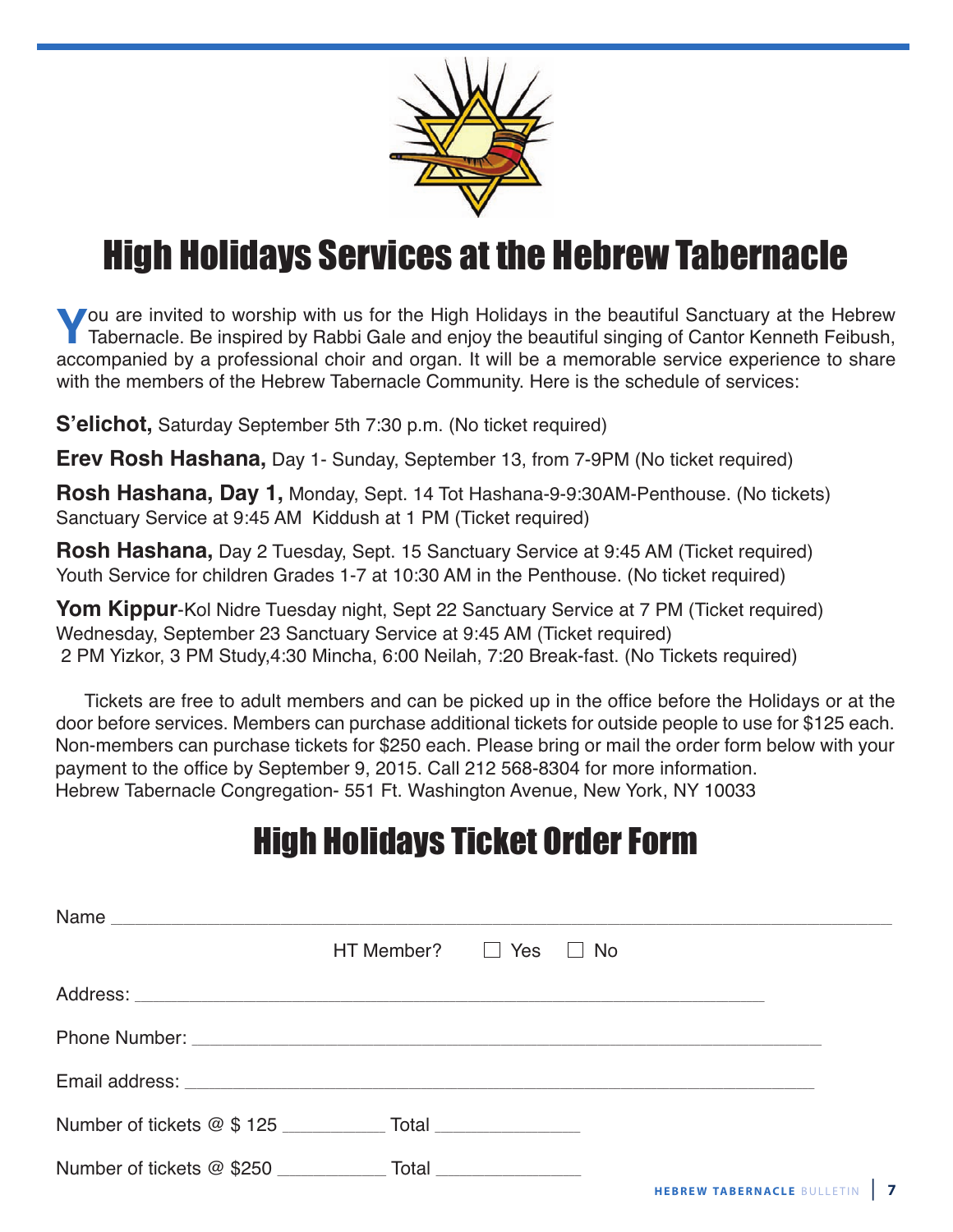### IN MEMORIAM

in grateful memory of the departed whose names are taken from the records of hebrew Tabernacle and Beth Am and which appear on a separate weekly Yahrzeit list. it is our minhag to read Yahrzeit names at the Shabbat services following the date. **if you would like a name read, please call the office in the preceding week.**

#### **YaHRzEiT liST**

**September 4 & 5, 2015** martha Abraham Saul Adams max Block Aaron Blum Rose Borsody Arthur Bosnak Amelia Cohn Eva Collin isaac Englander paul Englander herman Farber Anna Ossip Finestone Carrie Frankenthaler Edith Fromm Armand Ginsberg Eric Goldsmith Kurt Gruenebaum Frances Guthman Eva Gutmann Kate Hamburger Barbara Heiman Lee heymann Ehrhardt hirsch Stephen H. Hirsch hilde Jordan Lilli Karlsruher Ludwig Karlsruher hedwig Kaufmann William Lesser herta Levite Sigmar Lewy Siegfried mannheimer Willi May Rose Meyerhoff Lena Newman **Joseph Ritter** 

Dorrit Rosenstein Sonia Rutberg Benjamin Schaye Seymour Schneider Martha Schwarz Arnold Secunda Dorothy Silver Louis Spiro Daniel Steinharter Leopold Stern Emanuel Strauss Meta Uhlfelder Amelia Wachtel

**September 11 & 12**

ida Asch Kenneth L. Batt heinrich Bloch Arthur Blumenthal Gertrude Bronheim israel Collin helen Lucy Ecker Celia Sarah Edberg Morris A Engel Dr. Betty Finkelstein Theodor Flatauer Max Flehinger Frances Gerber nathan Glauber Sandra Golub Tillie Greenbaum Emma-Esther herrmann Rolf Werner Heymann Erna Himmelweit William B. irell Robert Kahn\* isidore Karlsruher helen Kornreich

Morris Lefkowitz Margarete Leiser **Richard Levy** Theo M. Lorch **Margot Marcus** Edith mendel Leopold meyer Louis S. Obermeier Lotte Regensburger Mordechai Rosenberg Rhoda Rosenfeld Peter Rosenthal Edmund Rothschild Norton Rothschild **Rudolph Scheibe** Aaron Scheuer Naum Schub Else Seligmann hermann Seligmann **Ray Sharoff** Walter Silverman Denny Simon Anna Stamm henrietta Stephan George Stokes Kurt Strauss Goldsmith Estelle Sussman Lothar Tannenwald **Marion Van Ments** George Walzer Else Warms Emil Weill Erna Wolf

#### **September 18 & 19**

Leopold Baer Leon Berger moses Boehm Gustine Bruckman Zelda Y. Davis ida Eberhardt Anna Fraenkel Adolph Frank Edith Ganzman

Otto Goldschmitt Theodore Goodkind Lilly Graubart isaac Greenberg **Morris Hart** Emil hartog Albert, Frieda,Carlo Josephs hugo, Erna, helga Josephs Johanna Kahn Jane L. Kaufman ilse Kohlman michael Lehman Alfred & Auguste Levi David Levy paul Levy Cecile Lipkin Alice Loewkowitz David Luster **Margot Marx** Horace McCracken herman E. meyers **Fanny Michael** Gilbert michel Gunilla martenson moore Frank mosback Dan Newman Carl Ochs Ernest Oppenheimer pauline Oppenheimer Adolf pollack Adolf Reiner Gustav Reis Ita Rosenberg **Henry Rosenow** Julius Rutberg Joseph Salomon Jacob Samuels Charlotte Scheibe Sofie Schneider Jacqueline Schonholtz Rose Schuster rosalie Seideman Frieda Sokolowski

Continued on page 9

**8** | SEpTEmBEr-OCTOBEr 2015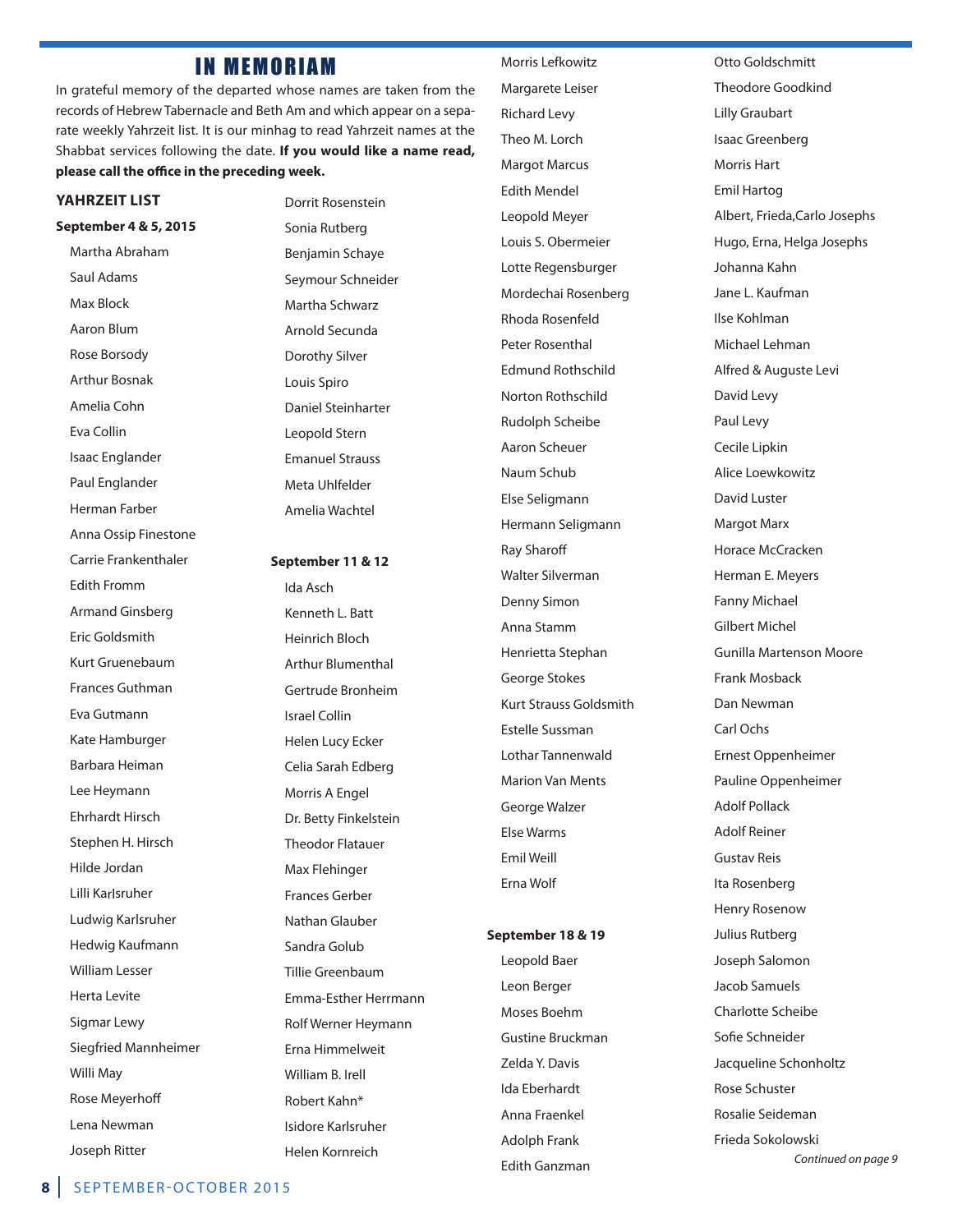#### **YaHRzEiT**

Continued from page 8 Gerson Sonnenfeld Regina Sonnenfeld hilde Steinhardt vivian Gorlin Steinhoff isfried Strauss Eidel Strisower Artur Westheimer Adolph Wolff Charlotte Wolff

#### **September 25 & 26**

Siegfried Bachenheimer meyer Bialos Brenda munz Brienza Emanuel Cohn Rosa Cohn Sylvia Crystal hanni Elias malvina Eulau herman Fraenkel Werner Fraenkel Rose Glickman Gertrud Goldschmidt paul Gottschalk Dr. Samuel Graff Bernhard Greenbaum Nathan Gruenewald Lilly Gryler Josef hanauer Sydne Eckstein harris Ben hertzog Alice Kassel Lina Kassel Ludwig Katz Julius Kaufmann Adele Kollman Sara Lederman Sara Lederman Charles Lowen Elijah mindich Leo mosback Marta Oppenheimer

Marianne Osers Dr. Nathan Roos Seymour Roth Isidor H. Scheirer Kurt Schloss Joseph Schwartz Arthur Stein Ethel Stertz Rae Stream **Robert Wiener** Ezra Wieser Judy Wingard michael Wolff

#### **October 2 & 3**

ida Blumenkranz Julius Briskie Julius Buchdahl Tessy Buchdahl Morris Collin Joseph Ehrenreich Georg Elias Martha Elias Orah Elias **Richard Erle** Raymond Fleishman Danny Frank Wally Freyer isaac Fuld Erwin Fuss Clara Ganzman imre Gestely Amalie Greenbaum Marion Hahn Ernst heumann Max Heymann Regina Hofmann Simon Kestenbaum Tillie King David Lazar Frieda Levy herbert Lichtenstein paula marx Anna Meseritz

Alfred meyer paula meyer hans van moelken Margot Munz Martha Ottensooser Dr. Siegmund Rothschild Frances Rothschild Frank A. Sanders Leo Schwartz Albert Schwartzburt Otto Schwarz Elvin J. Schwarzbaum hilla Simon Jacob Spector Dr. Charles Spiegel Rabbi Julie Spitzer Fred Strauss Flora Walter Sarah Wecker pearl Weinman hugo Wolff

#### **October 9 & 10**

Minnie S. Appel mildred Austern Bertha Barber Anton Bauml Dr. Siegfried Beckmann harry L. Blum margot Bodenheimer Minnie Cohen Byrdie Davis Sarah Dlugatch herbert Ehrlich herbert Ferber Leona Finestone patrick J. Flanagan Max Frank Jacob Frankel pauline Frant Samuel Glassman ilya Godin Mary Graham **Karl Hamlet** 

Leo Hanau Marcus Hertz Sigmund herz David S. Hirschfeld David hoexter Evelyn Klinger David Lauber hulda Levy Selma Manheimer Fred meyerhoff Klara Oppenheimer Wilhelm Ottenheimer herta pertiller Kathe pollak rosie pollak Jacob Rishik Ethel Irene Rook Elisabeth Roos Hugo Rosenfeld Paula Rosenthal **Richard Rosenthal** Solomon Sichel Walter Simons Gertrud Stadthagen ida Sternfels **Robert Stix** Dr. Curt Strauss vivian Taber Elizabeth Tuerkheimer paul Weil Jerome Wenig Frank Wittner

#### **October 16 & 17**

henrietta Berger Miriam Deutsch Fanny Eysler May Farber Siegfried Frank Abraham Greenberg Gregory Habermann Stanley haft Caroline Hecht Continued on page 10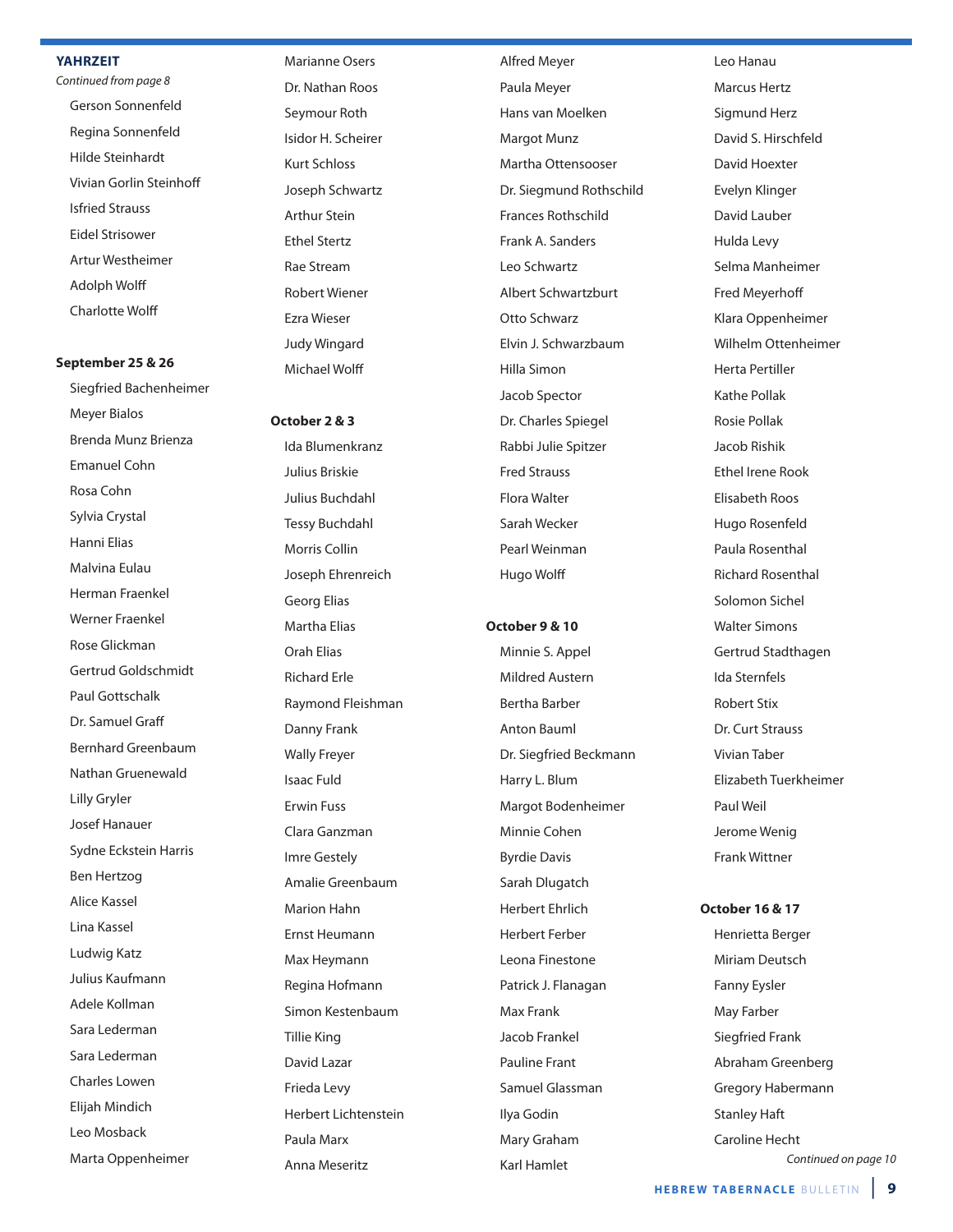#### **YaHRzEiT**

Continued from page 9 Margaret Heiman Gertrude hirsch Margit Hirsch Bertha Hofmann Daniel horowitz Fred L. Joseph **Ruth Jost** Leon Klinger Berta Kuba Lena Lefkowitz Fred Lipner harry mandelbaum Bella mandelsberg Morris Moss Sam Muenzer Gertrude Myers Dr. Oscar Nussbaum vally Ollendorff Rev. Abraham Reser Irene Rollman Gerda Ruwalski Lino Saez melvin Scheuer Alfred Schueller Gladys Sharoff Mathew Shepherd Ludwig Sinsheimer Adele Sostman Julius Joe Stern Max Tuerkheimer Marianne Ultmann norbert D. Warren Leon Zellner

#### **October 23 & 24**

**Rita Alpert** David Baer Alyssa Brennan Sarah Briskie Jacob Cohen Fritz Ehrenreich Dr. Siegfried Elias Rev. David Epstein Emanuel Eschelbacher ilsemarie Fleck hedwig Frank **Rae Friedland** Jerome Glauber Arthur Goldschmidt Edward Gradess Walter Gunther **Edith Haas** Gertrude haimann Werner Hamlet **Bertha Hertz** Elly hirsch Martin Hirsch Millie Hirsch Sophia Horowitz Sarah Jutkowski Fred Kahn Elsa F. Katz helma Katz Johanna Katz herman Lass Esti Loeble meyer Gus Lowenthal Gertrude metzger

Molly Nadelman William Nathanson Simon Neumann vera Oppenheim Morris Oppenheimer Jacob L. phillips helen piasecki Curt pollak Cecilia Schwartz Lillian Secunda Leo Steuerman Marga Stoerger Karola Strauss phyllis Taylor Dr. Frederick J. Wachsner Blanche Walter William Weinberg Samuel A. Wohlgemuth

#### **October 30 & 31**

Stanley Adelman Gertrude Baer Walter Barton nathan Bloom Betty Bodenheimer Jean Boehm Alfred Bornstein Leopold Cahn George Charig paula Deman Stephen Fleck Sari Frank Winston Werner Frank Felix Freilich Else Friedman

Rosa Ganz Dr. Walter Getreuer **Rose Hanau** Renate Heiman Gertrude heller Alice hertz Ludwig heymann Samuel hirsch **Charles Hymes** hannah Jacob Emil Kahn Stephen Kahn Samuel Kaplow Frank Koerpel Alex Kopydlowski Elizabeth Kunz Jesse Kutell Leopold A. Levison Augusta Levy Lillie machlis Claire May Theodor Morgenroth 1Benjamin Oberst Yetta Rothschild Eugene F. Rubino rosalind Salomon Louise Salomons Lilly Sandel Florence Scheer Selma Spiegel Leo Stiefel paul Strauss Albert M. Sussman herta Westheimer

# **HT needs your help to fix things or get things fixed!**

interested? Let us know how you can help our aging building! please leave your contact info at the office! **212-568-8304**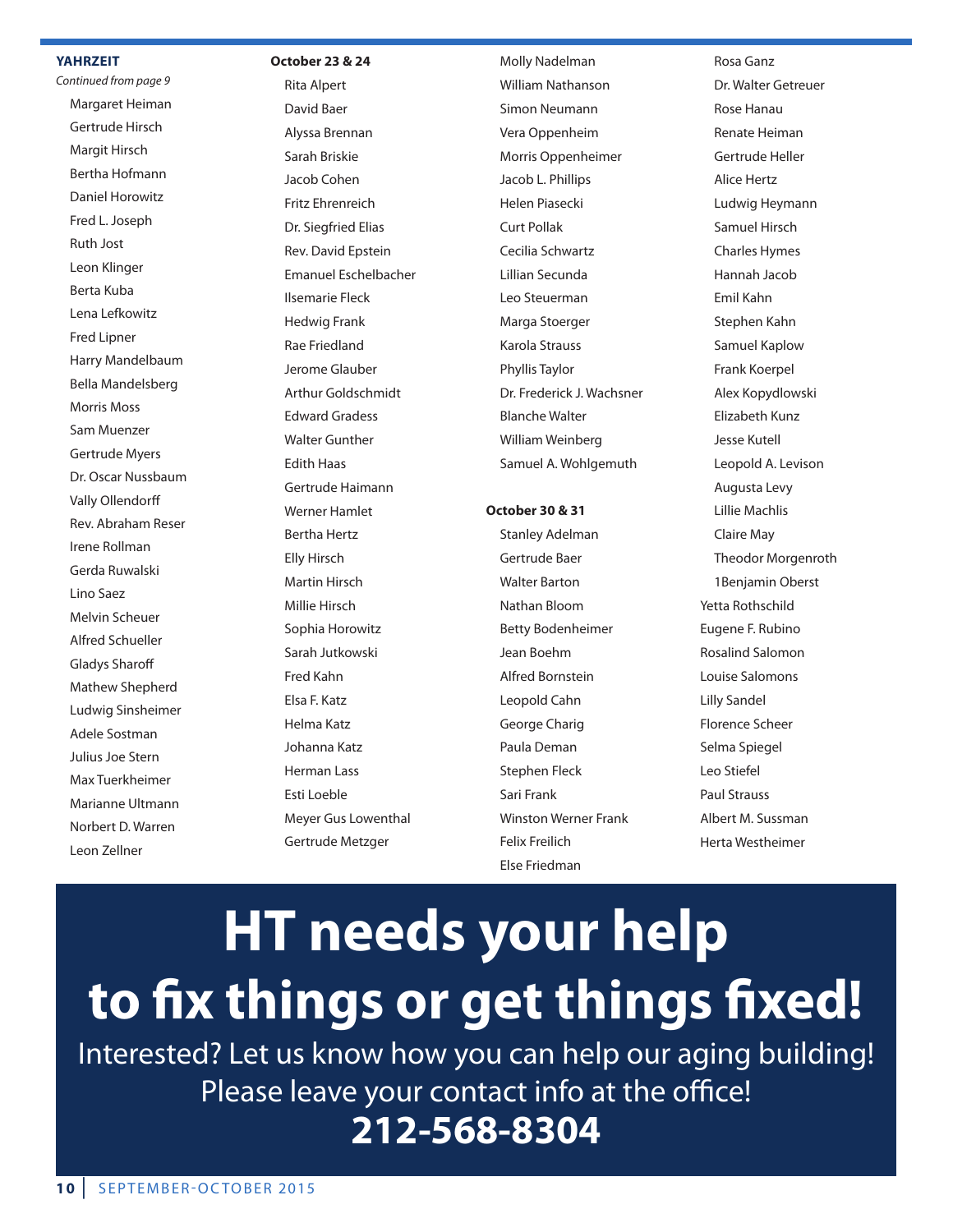### September 2015 ELUL/5775-TISHREI/5775

| <b>SUNDAY</b>                                                                                  | <b>MONDAY</b>                                                                                                                | <b>TUESDAY</b>                                                                                                                                                                   | <b>WEDNESDAY</b>                                                                                                                                            | <b>THURSDAY</b>                               | <b>FRIDAY</b>                                                                                      | <b>SATURDAY</b>                                                                                       |
|------------------------------------------------------------------------------------------------|------------------------------------------------------------------------------------------------------------------------------|----------------------------------------------------------------------------------------------------------------------------------------------------------------------------------|-------------------------------------------------------------------------------------------------------------------------------------------------------------|-----------------------------------------------|----------------------------------------------------------------------------------------------------|-------------------------------------------------------------------------------------------------------|
|                                                                                                |                                                                                                                              | Elul 17                                                                                                                                                                          | Elul 18<br>$\overline{\mathbf{2}}$                                                                                                                          | Elul 19<br>3                                  | Elul 20<br>7:30 pm: Kabbalat Shabbat                                                               | Elul 21<br><b>Leil Selichot</b><br>Parashat Ki Tavo<br>10:00 am: Shacharit<br>7:30 pm: S'elichot<br>5 |
| Elul 22                                                                                        | Elul <sub>23</sub><br><b>LABOR DAY</b><br><b>Office Closed</b>                                                               | Elul 24                                                                                                                                                                          | Elul 25                                                                                                                                                     | Elul 26<br>7:00 pm: Meet The Teacher<br>Night | Elul 27<br>Art Opening Laura Calhoun<br>The Elements of the<br>Cosmos<br>7:30 pm: Kabbalat Shabbat | Elul <sub>28</sub><br><b>Parashat Nitzavim</b><br>10:00 am: Shacharit                                 |
| 6                                                                                              | m.                                                                                                                           | 8                                                                                                                                                                                | 9                                                                                                                                                           | 10                                            |                                                                                                    | 12                                                                                                    |
| Elul 29<br>7:00 pm: Erev Rosh<br>HaShana<br>7:00 pm: Sancutary<br>Service (No ticket required) | Tishrei 1<br>Rosh HaShana, Day 1<br>9:00 am: Tot HaShana<br>(Penthouse)<br>9:45 am: Sanctuary<br>Service<br>1:00 pm: Kiddush | Tishrei 2<br>Rosh HaShana II, Day 2<br>9:45 am: Sancutary<br>Service (Ticket required)<br>10:30 am: Youth Service<br>for Children Grades 1-7,<br>(Penthouse, No ticket required) | Tishrei 3                                                                                                                                                   | Tishrei 4                                     | Tishrei 5<br>7:30 pm: Kabbalat Shabbat                                                             | Tishrei 6<br><b>Parashat Vayeilech</b><br><b>Shabbat Shuva</b><br>10:00 am: Shacharit                 |
| 13                                                                                             | 14<br>(Ticket required)                                                                                                      | ю.                                                                                                                                                                               | 16                                                                                                                                                          | 17                                            | 18                                                                                                 |                                                                                                       |
| Tishrei 7                                                                                      | Tishrei 8                                                                                                                    | Tishrei 9<br><b>Erev Yom Kippor</b><br>9:45 am: Sancutary<br>Service (Ticket required)<br>7:00 pm: Kol Nidre                                                                     | Tishrei 10<br><b>Yom Kippor</b><br>9:45 am: Sancutary<br>Service (Ticket required)<br>2:00 pm: Yizkor, 3:00 pm: Study<br>4:30 pm: Mincha<br>6:00 pm: Neilah | Tishrei 11                                    | Tishrei 12<br>7:30 pm: Kabbalat Shabbat                                                            | Tishrei 13<br><b>Parashat Ha'Azinu</b><br>10:00 am: Shacharit                                         |
| 20                                                                                             | 21                                                                                                                           | 22                                                                                                                                                                               | 7:32 pm: Break-fast<br>œ<br><b>ZJ</b><br>(No ticket required)                                                                                               | 24                                            | 25                                                                                                 | 26                                                                                                    |
| Tishrei 14<br><b>Erev Sukkot</b>                                                               | Tishrei 15<br>Sukkot I<br>10:00 am: Sukkot                                                                                   | Tishrei 16<br>Sukkot II<br>10:00 am: Sukkot II                                                                                                                                   | Tishrei 17<br>Sukkot III (CH"M)                                                                                                                             |                                               |                                                                                                    |                                                                                                       |
|                                                                                                | 28                                                                                                                           | 29                                                                                                                                                                               | 30                                                                                                                                                          |                                               |                                                                                                    |                                                                                                       |

### October 2015 TISHEI-CHESHVAN/5776

| <b>SUNDAY</b>                                     | <b>MONDAY</b>                                                                                                                    | <b>TUESDAY</b>                                              | <b>WEDNESDAY</b>                             | <b>THURSDAY</b>                                                                        | <b>FRIDAY</b>                                              | <b>SATURDAY</b>                                                  |
|---------------------------------------------------|----------------------------------------------------------------------------------------------------------------------------------|-------------------------------------------------------------|----------------------------------------------|----------------------------------------------------------------------------------------|------------------------------------------------------------|------------------------------------------------------------------|
|                                                   |                                                                                                                                  |                                                             |                                              | Tishrei 18<br>Sukkot IV (CH"M)<br><b>November-December</b><br><b>Bulletin Deadline</b> | Tishrei 19<br>Sukkot V (CH"M)<br>7:30 pm: Kabbalat Shabbat | Tishrei 20<br>Sukkot VI (CH"M)<br>10:00 am: Shacharit            |
|                                                   |                                                                                                                                  |                                                             |                                              |                                                                                        | Ω                                                          | a                                                                |
| Tishrei 21<br><b>Sukkot VII</b><br>(Hoshana Raba) | Tishrei 22<br><b>Shmini Atzeret</b><br>10:00 am: Shmini Atzeret<br>(and Yizkor)<br>6:30 pm: Erev Simchat<br>Tora - Hebrew School | Tishrei 23<br><b>Simchat Tora</b><br>10:00 am: Simchat Tora | Tishrei 24                                   | Tishrei 25                                                                             | Tishrei 26<br>7:30 pm: Kabbalat Shabbat                    | Tishrei 27<br><b>Parashat Bereshit</b><br>10:00 am: Shacharit    |
| 4                                                 | Consecration<br>5                                                                                                                | 6                                                           | $\overline{I}$                               | 8                                                                                      | 9                                                          | 10                                                               |
| Tishrei 28                                        | Tishrei 29                                                                                                                       | Tishrei 30<br><b>Rosh Chodesh</b><br>Cheshvan               | Cheshvan1<br><b>Rosh Chodesh</b><br>Cheshvan | Cheshvan 2                                                                             | Cheshvan 3<br>7:30 pm: Kabbalat Shabbat                    | Cheshvan 4<br><b>Parashat Noach</b><br>10:00 am: Shacharit       |
| 11                                                | 12                                                                                                                               | 13                                                          | 14                                           | 15                                                                                     | 16                                                         |                                                                  |
| Cheshvan 5                                        | Cheshvan 6                                                                                                                       | Cheshvan 7                                                  | Cheshvan 8                                   | Cheshvan 9                                                                             | Cheshvan 10<br>7:30 pm: Kabbalat Shabbat                   | Cheshvan 11<br><b>Parashat Lech-Lecha</b><br>10:00 am: Shacharit |
| 18                                                | 19                                                                                                                               | 20                                                          | 21                                           | 22                                                                                     | 23                                                         | 24                                                               |
| Cheshvan 12                                       | Cheshvan 13                                                                                                                      | Cheshvan 14                                                 | Cheshvan 15                                  | Cheshvan 16                                                                            | Cheshvan 17<br>7:30 pm: Kabbalat Shabbat                   | Cheshvan 18<br><b>Parashat Vayera</b><br>10:00 am: Shacharit     |
| 25                                                | 26                                                                                                                               |                                                             | 28                                           | 29                                                                                     | 30                                                         |                                                                  |